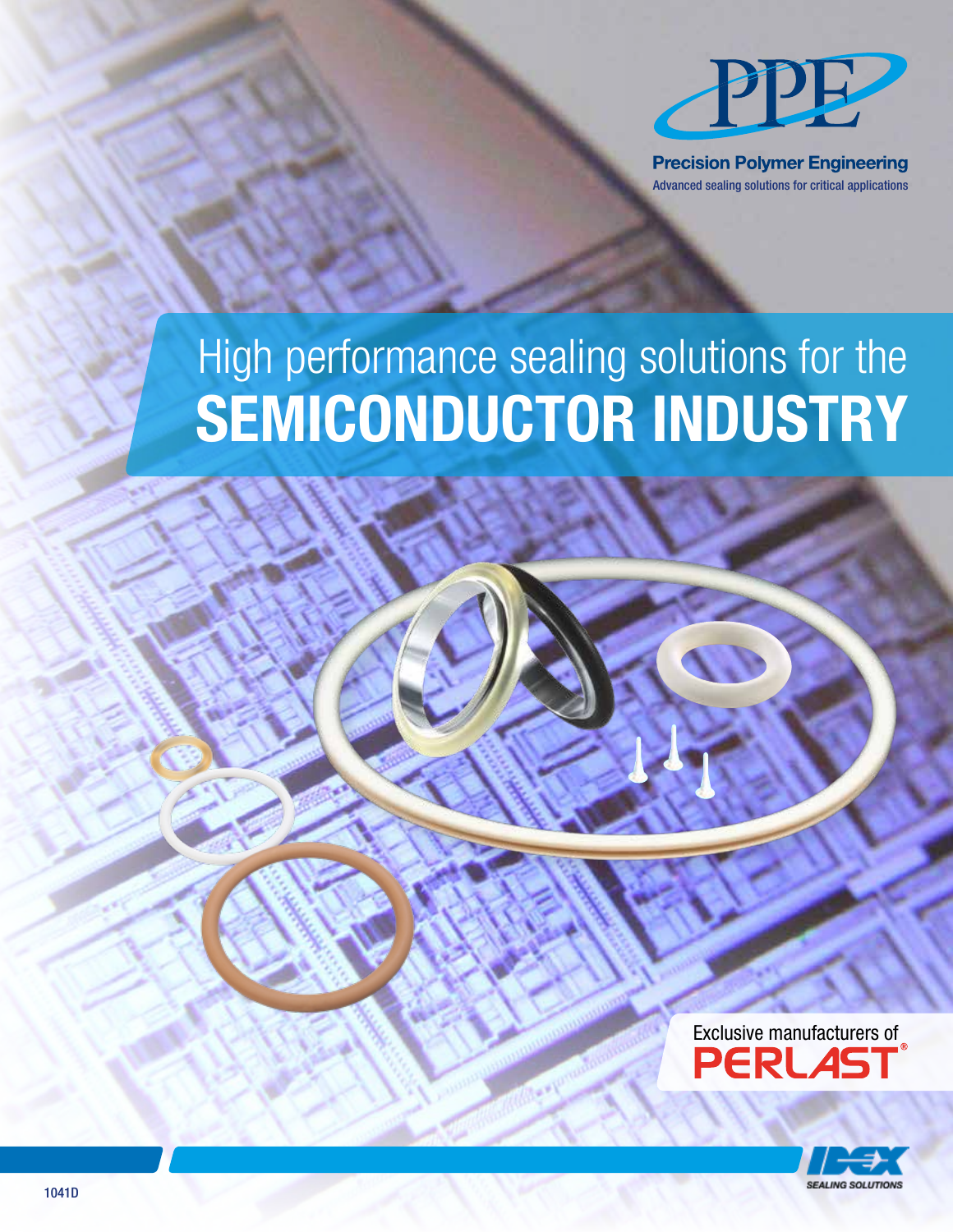# High Performance Sealing Solutions for extreme chemical, plasma and thermal environments

Precision Polymer Engineering (PPE) operates at the forefront of elastomer technology, with optimized materials that have been proven to provide increased tool efficiency and reduced cost of ownership in critical semiconductor applications.

With over 40 years' experience, PPE's engineering and materials teams possess a thorough understanding of the processes used across chip, solar and display manufacturing industries. This technical know-how combined with PPE's unique materials, ensures that the correct solution is delivered for every application.

- ▶ Unique leading edge materials
- ▶ Custom design service including FEA capability
- ▶ Controlled manufacturing process
- $\triangleright$  Expert technical support, pre and post sale
- $\triangleright$  Comprehensive testing and failure analysis service



## Your Global Sealing Partner

PPE operates globally through direct sales teams and also has a network of regional distributors.

This ensures that PPE products and materials are available in all major device manufacturing regions, with global service back-up and world class technical support readily accessible.

PPE's extensive customer base includes the most renowned companies and corporations within the semiconductor and related industries. Many of the world's leading OEMs, Fabs and research establishments have chosen PPE as their trusted sealing partner.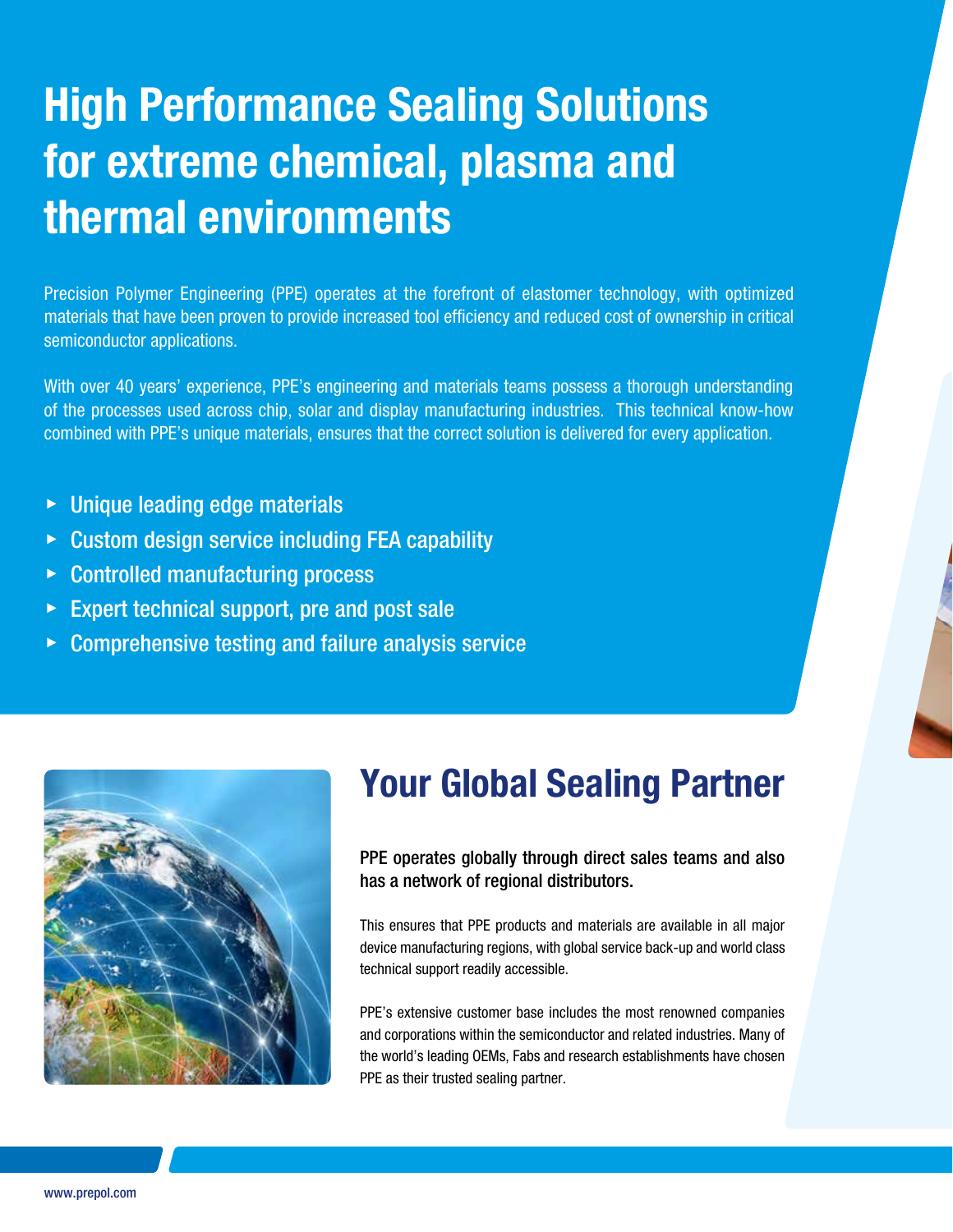# Design and Technical Support

PPE offers a comprehensive design service to ensure maximum performance from your sealing products and materials.

An experienced Applications Engineering team is on hand to provide advice on hardware design and customization of seal shape or type, based on mathematical and finite element analysis (FEA). A complete 3D CAD to CAM to tool production process, provides rapid prototype delivery and right-first-time designs, resulting in fast response to critical sealing needs.



# Exceeding Your Expectations



PPE Engineers understand the complex relationship between materials, seal design and the demanding applications which challenge equipment manufacturers and end users. PPE recognises the sealing challenges faced by both "Moore" and "more than Moore" technologies leading to a broad range of requirements across multiple applications.

#### PPE serves diverse semiconductor market segments including:

- 
- ▶ Logic and memory ▶ Optoelectronics and HBLED
- ▶ Flat Panel Display ▶ Power and RF (Si and CS)
- ▶ Solar Photovoltaic ▶ MEMS and Sensors

Regardless of the application, you can be sure that PPE seals will continue to meet and exceed your expectations.

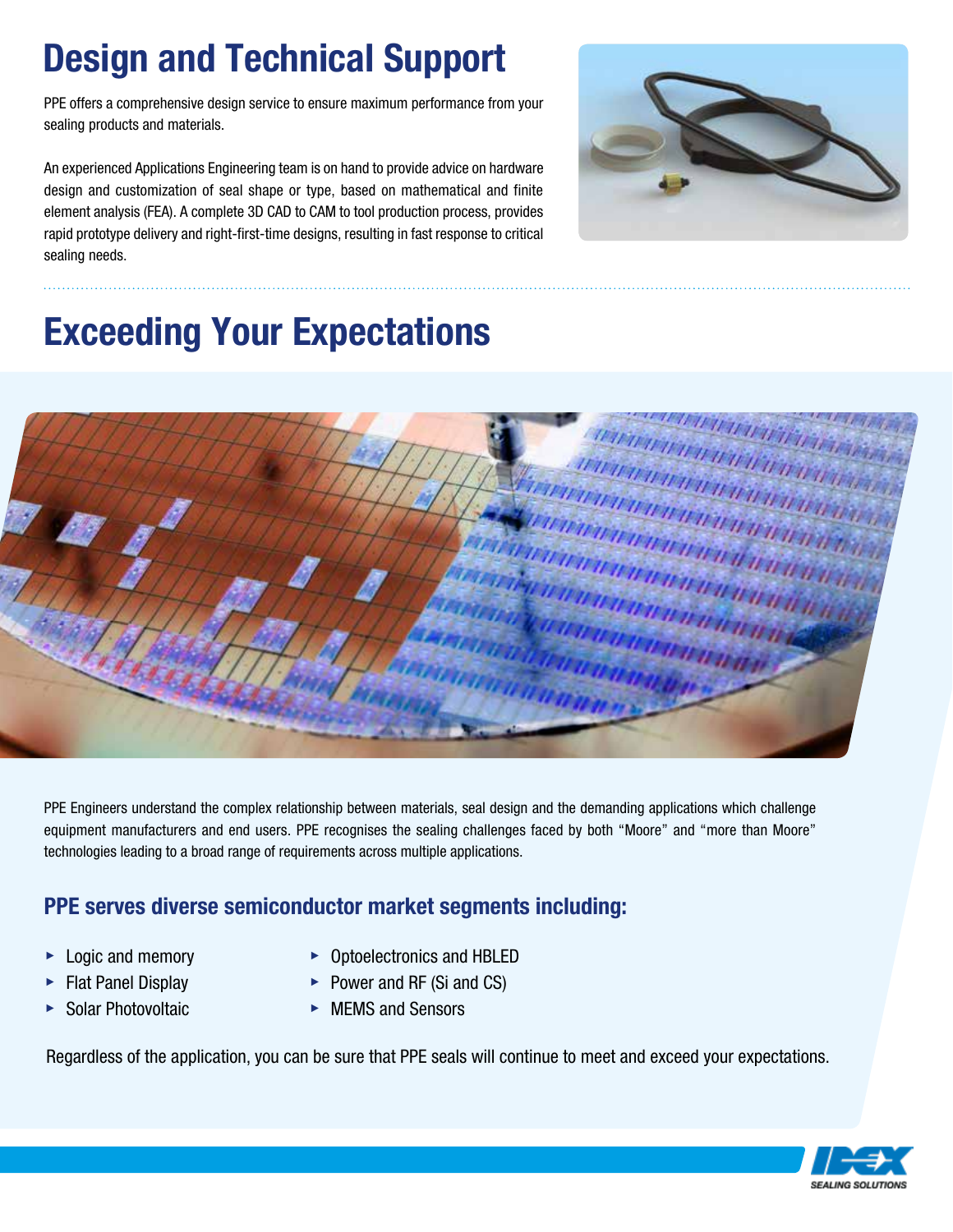

## Innovative Materials

Since the first high purity translucent Perlast perfluoroelastomer was launched in 1999, PPE has led the field in material innovation.

With a proven track record spanning many years', PPE continues to push the boundaries of elastomer technology and deliver the most technically advanced elastomer materials available.

Polymers with varying fluorine content and multiple filler systems including totally organic and filler free products can be provided.

Materials technology is at the core of PPE and innovation is a way of life. A continuous development program provides elastomers that not only keep pace with the current needs of the industry, but also looks to future requirements.

The Perlast<sup>®</sup> and Kimura<sup>®</sup> ranges of high performance materials offer unique properties such as high purity, excellent plasma resistance, low permeation and ultra-low out-gassing. These characteristics meet the specific requirements of thermal processing or annealing, plasma or atomic layer deposition, plasma etch, wet chemical or plasma cleaning systems.

Perlast<sup>®</sup> Helios perfluoroelastomers have been developed to deliver low erosion rates and ultra-low particle generation in harsh plasma environments, at temperatures up to 310°C (590°F).





#### The advantages of using PPE elastomer materials:

- $\blacktriangleright$  Extended tool Preventative Maintenance (PM/MTBC) cycles
- $\blacktriangleright$  Lower particle generation
- ▶ Increased tool efficiency
- $\blacktriangleright$  Reduced cost of ownership

PPE combines leading-edge material and design expertise to provide process-enabling technology.

## The Seal Wizard O-ring Calculator

The Seal Wizard Calculator allows you to input your application requirements and configure the optimum seal design unique to your equipment, accounting for:

- ▶ Hardware and seal tolerances
- ▶ Environmental conditions
- ▶ PPE specific material (accurate CTE values and therefore thermal expansion)
- ▶ Find out more at www.prepol.com/seal-wizard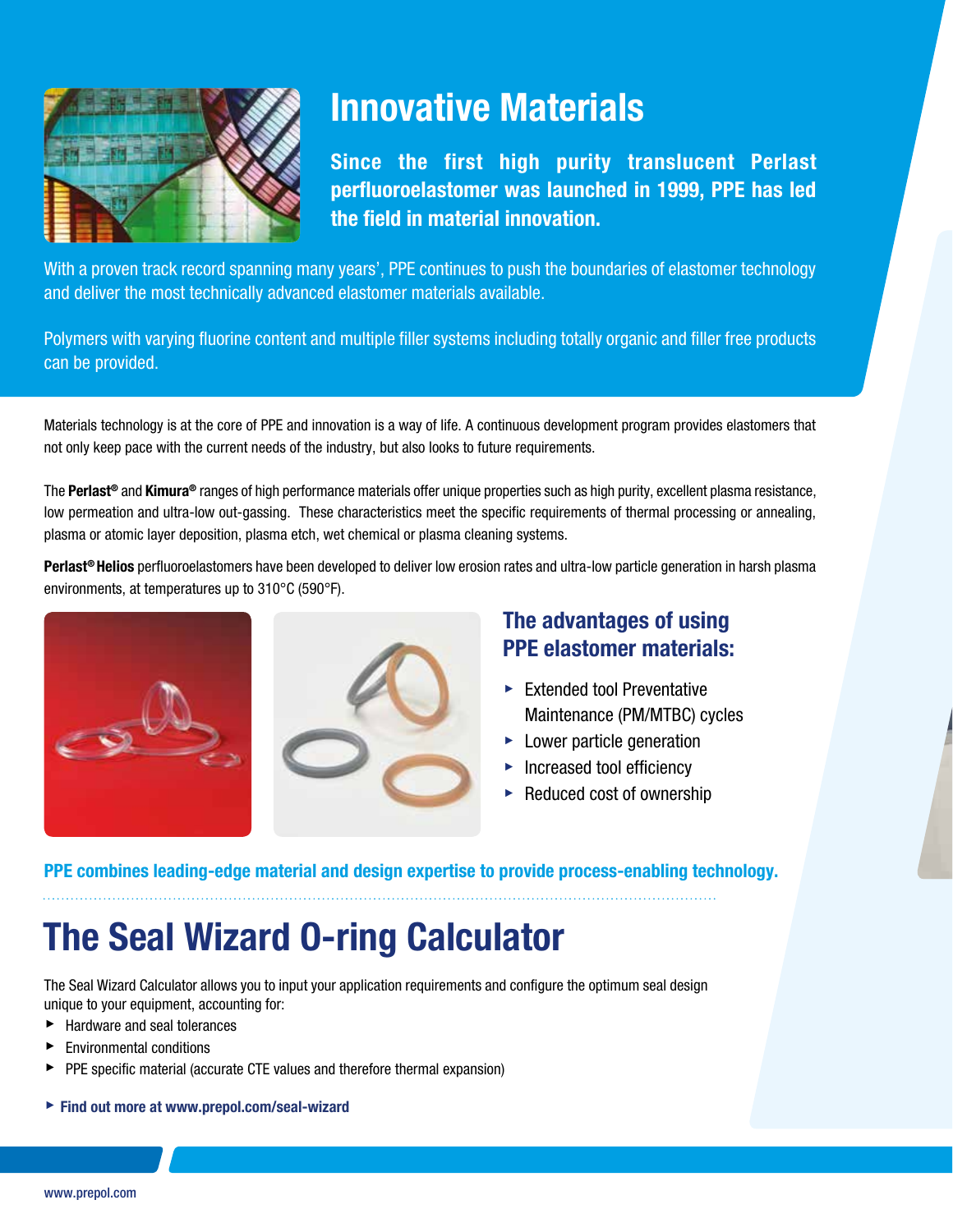# Manufactured to Your Requirements

To ensure the highest levels of quality, PPE molds semiconductor components in a number of clean rooms located at its UK and US manufacturing facilities.



The latest advanced manufacturing techniques and equipment are utilized in order to consistently produce high performance seals within the shortest lead-times, to satisfy the most precise requirements.

The purity of PPE seals is paramount. All manufactured components undergo a multi-stage cleaning and packaging process, including the use of proprietary cleaning agents, ultrasonic cleaning tanks combined with de-ionized water and filtered drying procedures to minimize any possible particle contamination.



PPE provides clean room manufactured seals with low particle and low trace metal contamination for minimized yield loss and low chemical erosion rates that offer the following benefits:-

- ▶ Extended system up-time
- ▶ Reduced process defects
- ▶ Increased mean time between failure (MTBF)
- ▶ Decreased wet clean or mechanical clean frequency
- ▶ Minimized cost of ownership (CoO) through reduced cost of consumables (CoC)

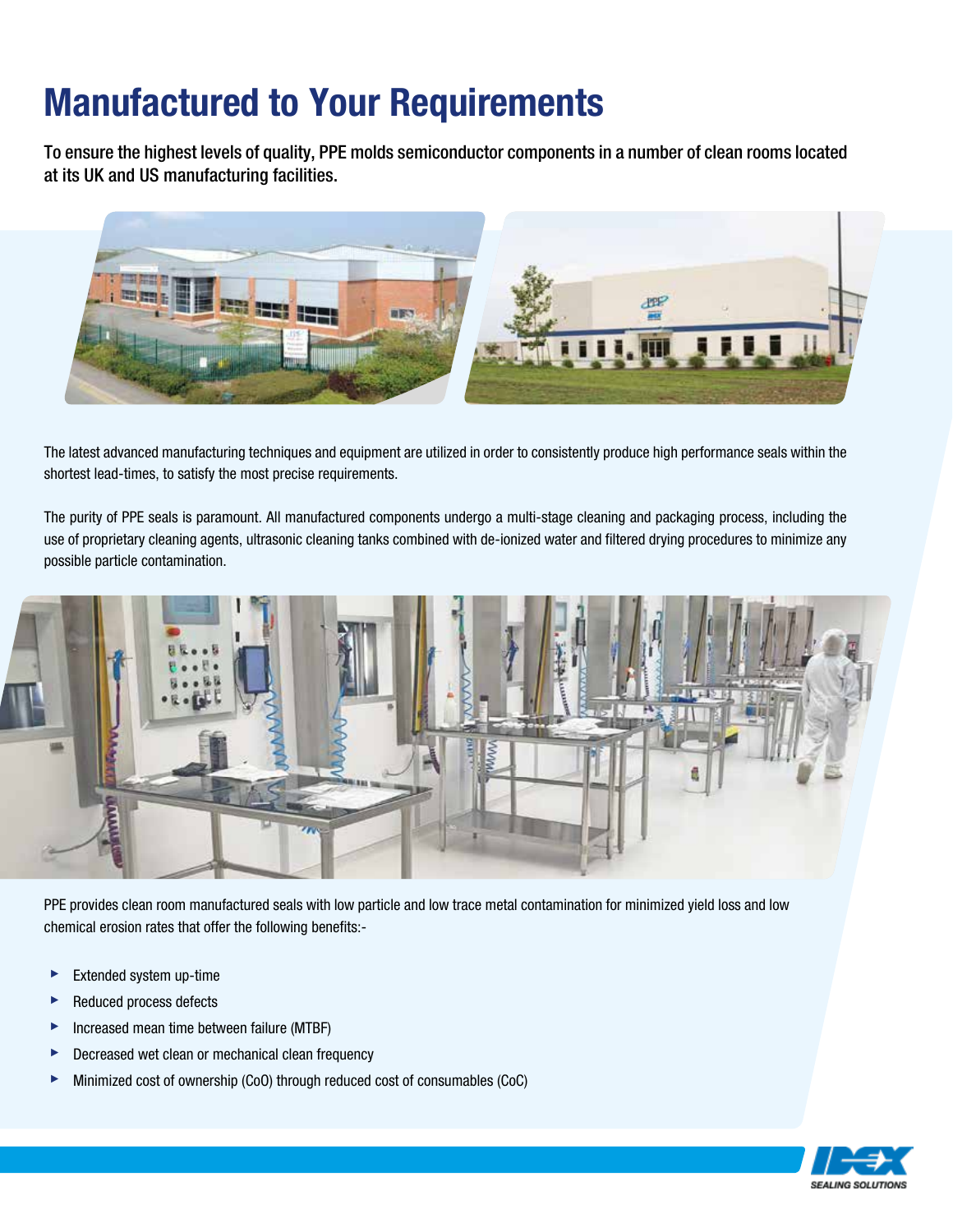## **Products**

PPE offers a extensive portfolio of products used within semiconductor and related manufacturing industries.





### O-rings

Fully molded O-rings can be manufactured in any size or quantity ranging from 0.030" to 96" (0.8mm to 2.4m) internal diameter and 0.030" to 0.470" (0.8mm to 12mm) cross section, allowing PPE O-rings to be specified in all locations. Standard AS/ metric sizes, international and custom non-standard sizes available.



### Centering Rings

Aluminium or stainless steel centering rings can be combined with any PPE elastomer material and are available in various sizes from the NW, KF and ISO standard ranges.



### Chamber Door Seals

PPE offers a range of materials and profiles that maximize sealing integrity and life expectancy for chamber door seals. Seals are molded with square corners to reduce stress on the elastomer, with sizes available from 150mm up to 3 metres in length.



### Wafer Handling **Components**

PPE end effector pads provide low contact force and electrostatically dissipative solutions for wafer handling applications. PPE's range of materials offers both low and high coefficients of friction to allow tailoring of wafer retention force. Custom designs of end effector pads can also be manufactured.



### Lip Seals

Lip seals can be used to provide sealing of wider gaps requiring large amounts of deflection where limited contact force is available. Typical applications include sealing against quartz where large tolerances must be accommodated.



#### Custom Shapes and Cross-Sections

Seals can be designed and manufactured to customer-specific requirements, molded in almost infinite shapes, sizes and profile.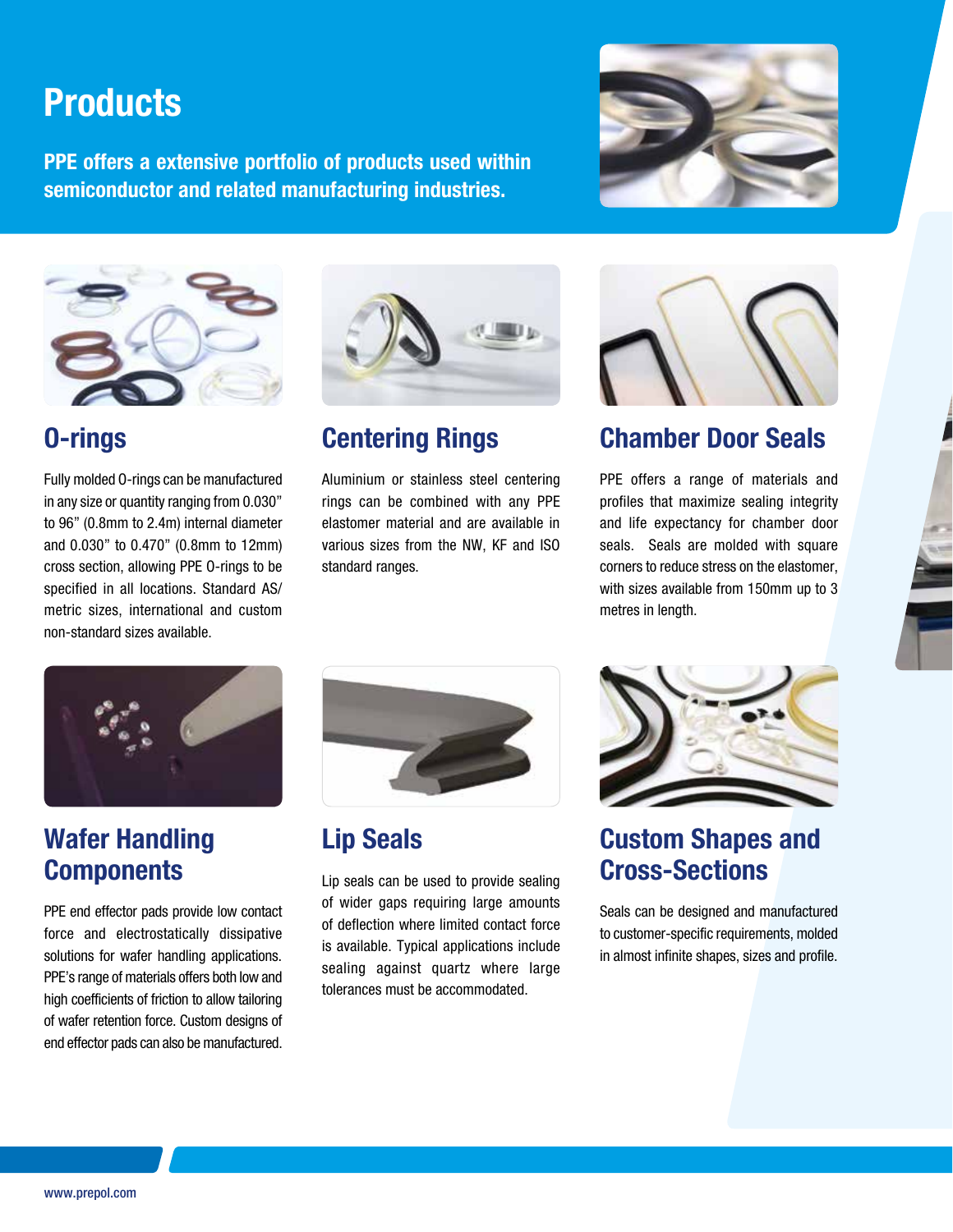# Testing and Analysis

With state-of-the-art Material Characterization Centers located in the UK and USA, PPE provides a comprehensive range of services for the development, characterization, testing and analysis of polymeric materials.

With a team of highly qualified polymer technologists and chemical engineers at your disposal, PPE can provide a complete consultancy service including advice and assistance in material selection, material testing, sample analysis, post-use analysis and problem-solving on any sealing matter.



#### Testing capabilities include chemical compatibility, failure analysis and thermo-mechanical evaluation using the following analytical equipment:

- $\triangleright$  FTIR (Infrared Spectroscopy) for material identification and fingerprinting
- ▶ DSC (Differential Scanning Calorimetry) for predicting thermal characteristics
- $\triangleright$  TGA (Thermogravimetric Analysis) for compositional analysis
- ▶ TMA (Thermomechanical Analysis) for coefficient of thermal expansion measurement
- $\triangleright$  Wet chemical analysis for assessing fluid compatibility
- ▶ Mechanical property & thermal ageing capabilities from -100°C to +300°C (-148°F to +572°F)
- ▶ Plasma exposure testing in oxygen up to 250ºC (482ºF)
- ▶ Multiple plasma chemistry testing through access to systems at Stanford USA and Lancaster UK
- $\triangleright$  SEM analysis through access at Liverpool university